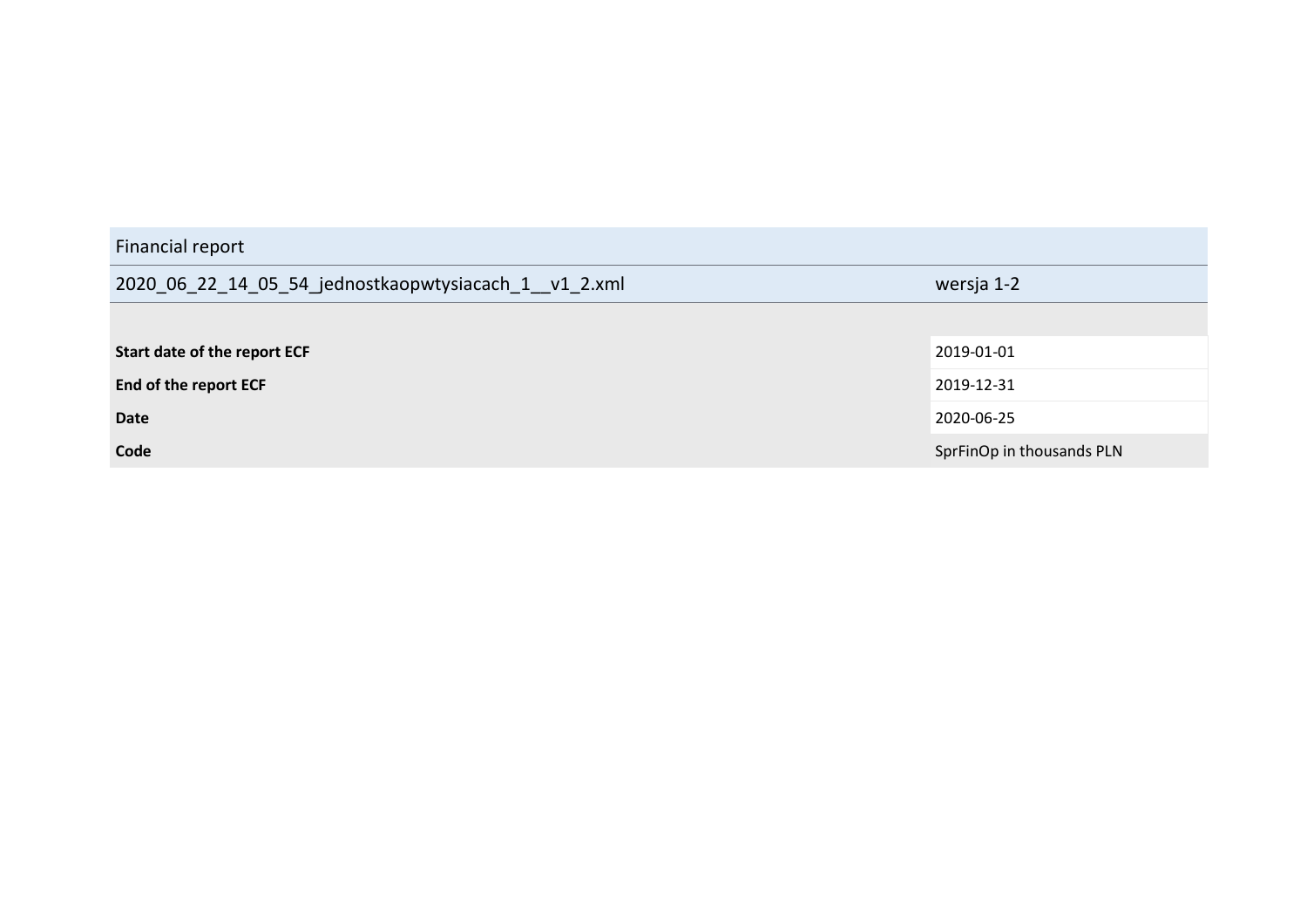|                                        | Balance on the last<br>day of the current<br>accounting year | Balance on the last<br>day of the previous<br>accounting year | $+/-$          |
|----------------------------------------|--------------------------------------------------------------|---------------------------------------------------------------|----------------|
| <b>Total assets</b>                    | 9 2 1 9                                                      | 8 2 8 9                                                       | $\overline{2}$ |
| A. Fixed assets                        | 6725                                                         | 6321                                                          | $\overline{2}$ |
| I. Intangible fixed assets             | 28                                                           | 0                                                             | $\overline{2}$ |
| II. Tangible fixed assets              | 6697                                                         | 6321                                                          | $\overline{2}$ |
| III. Long-term receivables             | 0                                                            | 0                                                             | $\overline{2}$ |
| IV. Long-term investments              | $\mathbf 0$                                                  | $\overline{0}$                                                | $\overline{2}$ |
| V. Long-term prepayments               | 0                                                            | 0                                                             | $\overline{2}$ |
| <b>B.</b> Current assets               | 2 4 9 4                                                      | 1968                                                          | $\overline{2}$ |
| I. Inventory                           | 4                                                            | 4                                                             | $\overline{2}$ |
| II. Short-term receivables             | 831                                                          | 687                                                           | $\overline{2}$ |
| III. Short-term investments            | 1656                                                         | 1 2 7 7                                                       | $\overline{2}$ |
| IV. Short-term prepayments             | 3                                                            | 0                                                             | $\overline{2}$ |
| C. Due contributions to statutory fund | 0                                                            | 0                                                             | $\overline{2}$ |
| <b>Total liabilities</b>               | 9 2 1 9                                                      | 8 2 8 9                                                       | $\overline{2}$ |
| A. Equity                              | 504                                                          | 422                                                           | $\overline{2}$ |
| I. Statutory fund                      | 2 2 6 8                                                      | 1695                                                          | $\overline{2}$ |
| II. Other funds                        | 0                                                            | 0                                                             | $\overline{2}$ |
| III. Previous years' profit (loss)     | $-1846$                                                      | $-1846$                                                       | $\overline{2}$ |
| IV. Net profit (loss)                  | 82                                                           | 573                                                           | $\overline{2}$ |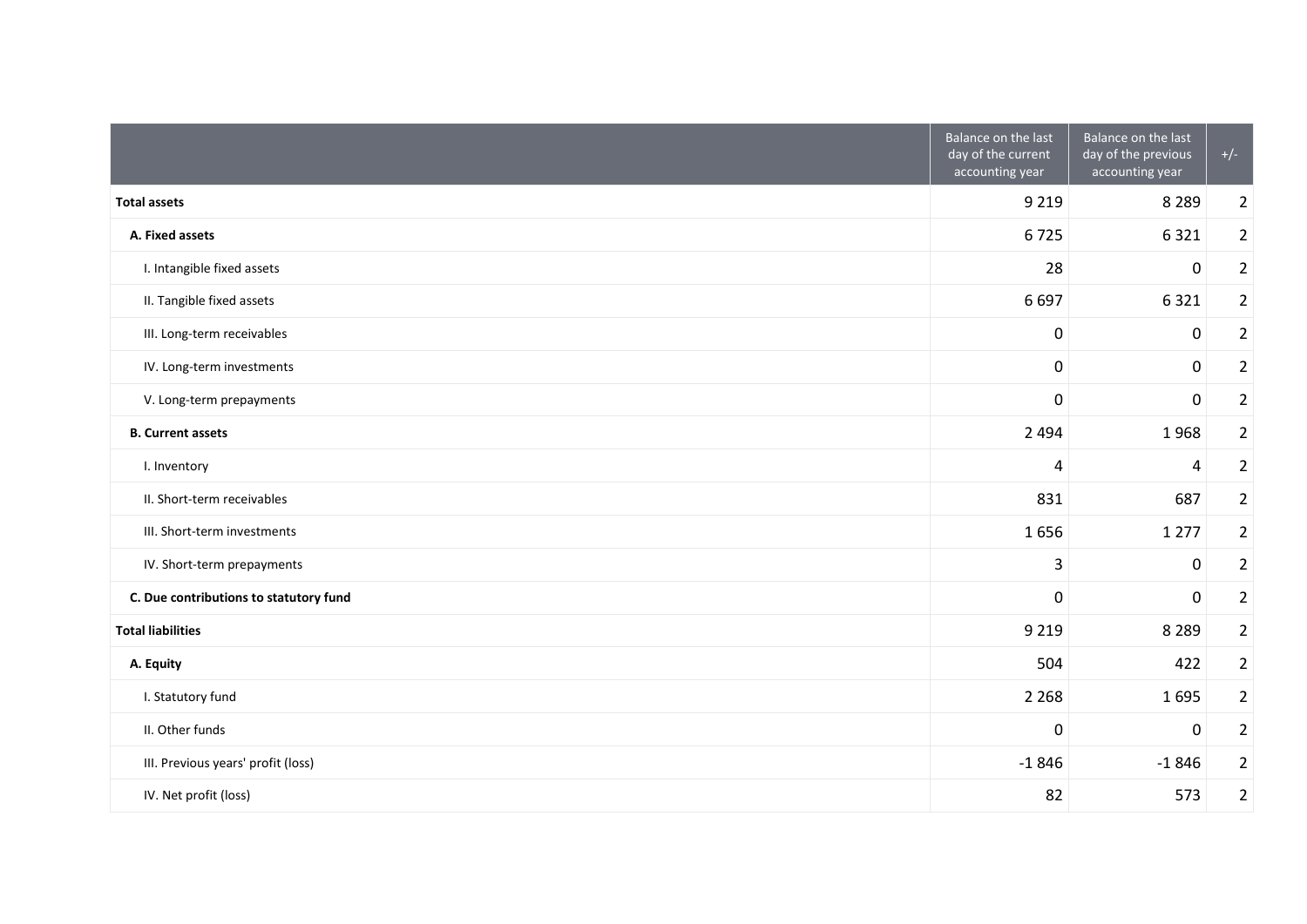| <b>B. Liabilities and provisions for liabilities</b> | 8715 | 7867 | 2 <sup>1</sup> |
|------------------------------------------------------|------|------|----------------|
| I. Provisions for liabilities                        | 273  | 238  | 2 <sup>1</sup> |
| II. Long-term liabilities                            | 514  | 285  |                |
| III. Short-term liabilities                          | 411  | 332  |                |
| IV. Accruals                                         | 7517 | 7012 |                |

| A. Revenues from mission-related activities              | 10 5 89 | 9889    | 2              |
|----------------------------------------------------------|---------|---------|----------------|
| I. Revenues from unpaid activities for public benefit    | 9818    | 9439    | $\overline{2}$ |
| II. Revenues from paid activities for public benefit     | 0       | 0       | 2              |
| III. Revenues from other mission-related activities      | 771     | 450     | $\overline{2}$ |
| Mission-related revenues 1%                              | 771     | 450     | 3              |
| <b>B. Costs from mission-related activities</b>          | 10815   | 9645    | $\overline{2}$ |
| I. Costs from unpaid activities for public benefit       | 10 4 83 | 9 2 4 9 | $\overline{2}$ |
| II. Costs from paid activities for public benefit        | 0       | 0       | $\overline{2}$ |
| III. Costs from other mission-related activity           | 332     | 396     | $\overline{2}$ |
| Mission-related costs 1%                                 | 332     | 396     | 3              |
| C. Profit (loss) from mission-related activities (A - B) | $-226$  | 244     | $\overline{2}$ |
| D. Revenues from business activity                       | 564     | 491     | $\overline{2}$ |
| E. Costs from business activity                          | 310     | 270     | $\overline{2}$ |
| F. Profit (loss) on business activity (D - E)            | 254     | 221     | $\overline{2}$ |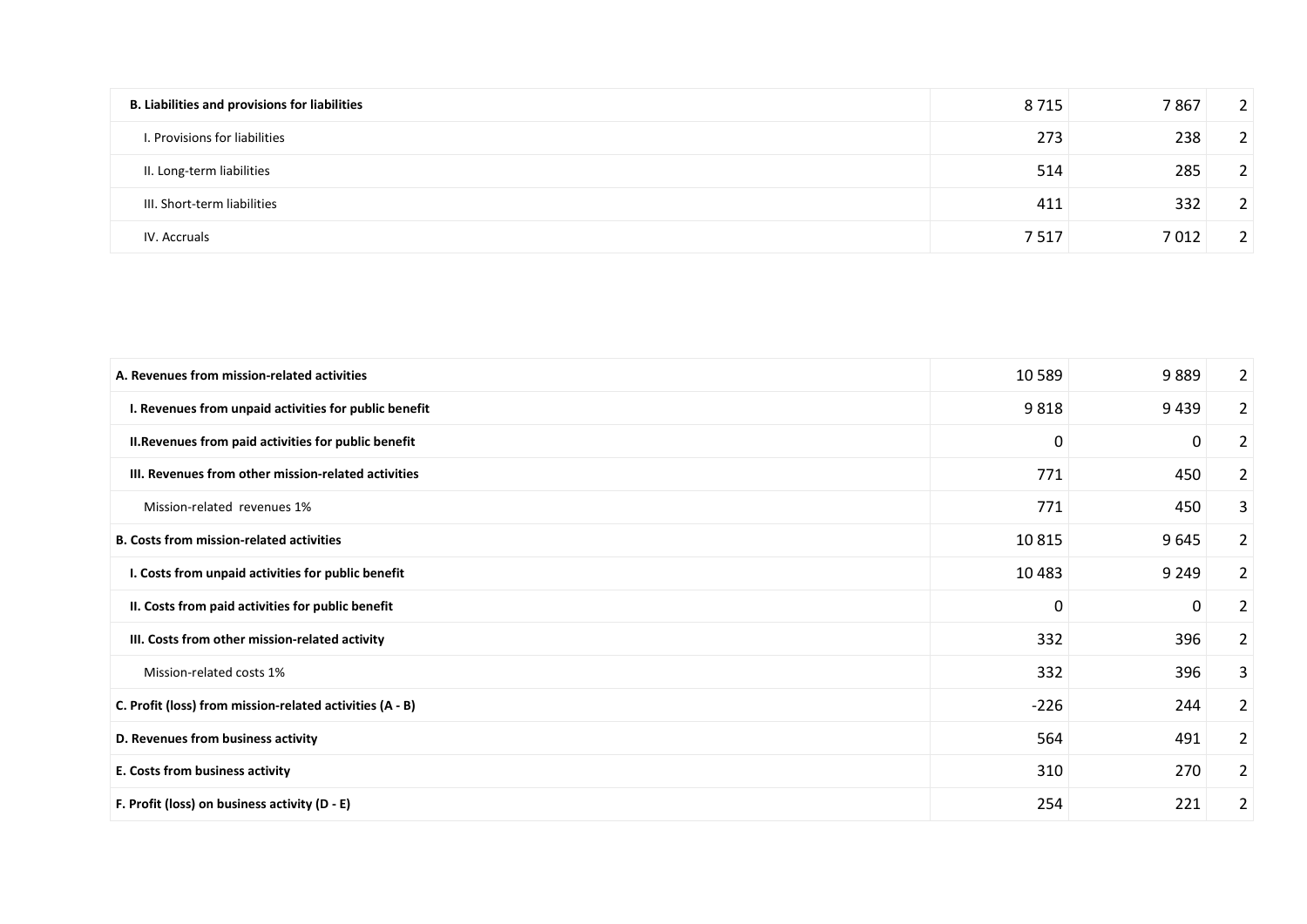| <b>Profit and Loss</b>                                 | 0              | 34                       | $\overline{2}$ |
|--------------------------------------------------------|----------------|--------------------------|----------------|
| H. Profit (loss) on operating activities $(C + F - G)$ | 28             | 431                      | 2              |
| I. Other operating revenues                            | 169            | 186                      | $\overline{2}$ |
| J. Other operating costs                               | 56             | 18                       | $\overline{2}$ |
| K. Financial revenues                                  | 4              | 8                        | 2              |
| L. Financial expenses                                  | 56             | 27                       | $\overline{2}$ |
| M. Gross profit (loss) $(H + I - J + K - L)$           | 89             | 580                      | 2              |
| N. Income tax                                          | $\overline{z}$ | $\overline{\phantom{a}}$ | 2              |
| O. Net profit (loss) (M - N)                           | 82             | 573                      | 2              |

# **Empowering Children Foundation**

**ul. Walecznych 59 03-926 Warsaw**

# **Supplementary information and clarification**

(all data quoted in thousand PLN)

# **1. Tangible fixed assets**

|                        | <b>Buildings</b> | <b>Equipment</b><br>and<br>machinery | <b>Vehicles</b> | Other fixed<br>assets | <b>Fixed assets</b><br>under<br>construction | <b>Total</b>         |
|------------------------|------------------|--------------------------------------|-----------------|-----------------------|----------------------------------------------|----------------------|
| <b>Gross value</b>     |                  |                                      |                 |                       |                                              |                      |
| 01.01.2019             | 6 309,7          | 401,2                                | 1,3             | 161,4                 | 40,3                                         | 6 9 13,9             |
| Increases<br>Decreases | 415,6            | 71,9                                 |                 |                       | 517,0<br>(415,6)                             | 1 0 0 4,5<br>(415,6) |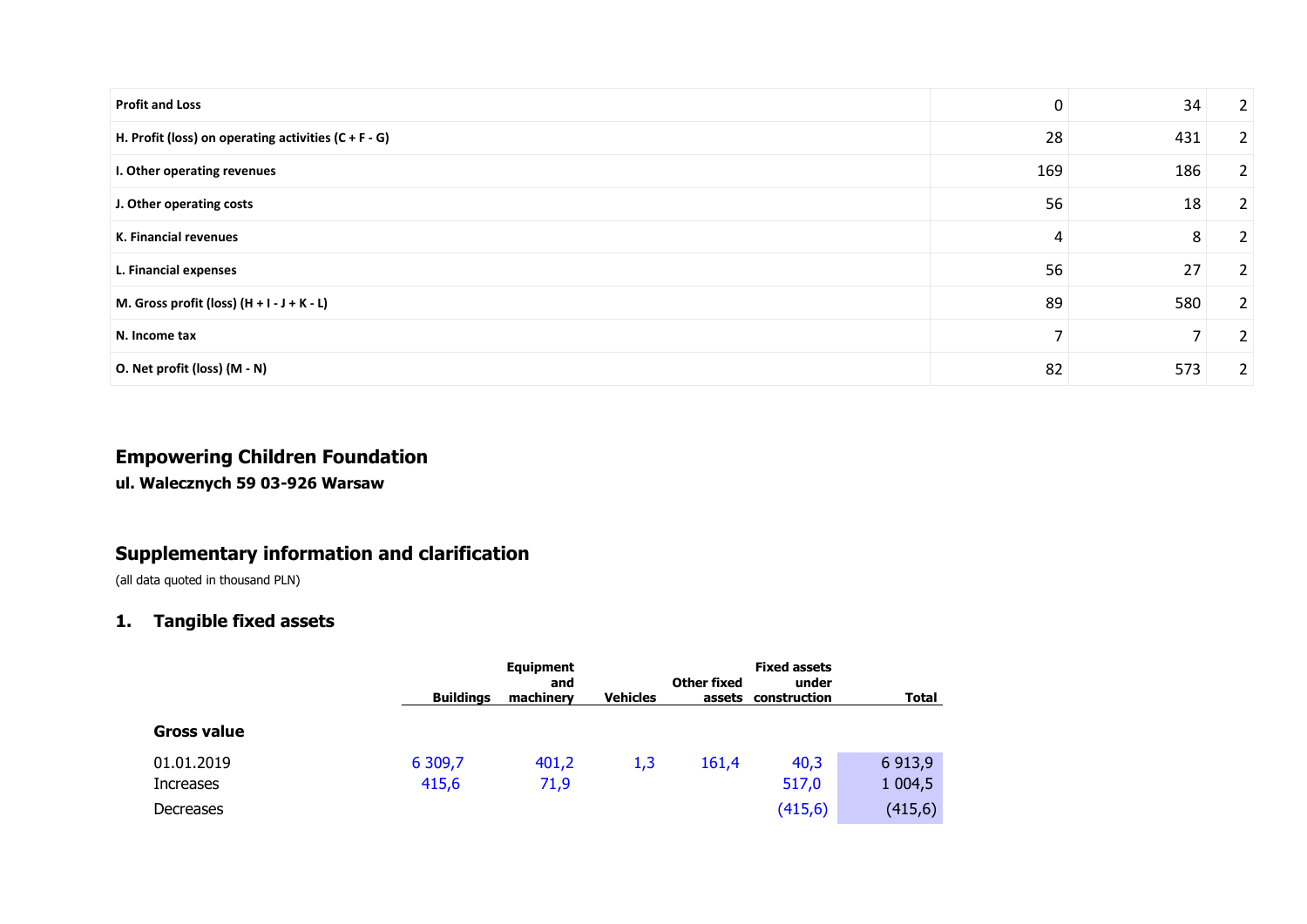| 31.12.2019              | 6 7 2 5 , 3          | 473,1               | 1,3   | 161,4    | 141,7 | 7 502,8              |
|-------------------------|----------------------|---------------------|-------|----------|-------|----------------------|
| <b>Depreciation</b>     |                      |                     |       |          |       |                      |
| 01.01.2019<br>Increases | (103, 6)<br>(155, 4) | (326, 6)<br>(58, 0) | (1,3) | (161, 4) |       | (592, 9)<br>(213, 4) |
| Decreases               |                      |                     |       |          |       |                      |
| 31.12.2019              | (259, 0)             | (384, 6)            | (1,3) | (161, 4) | ۰     | (806, 3)             |
| <b>Net value</b>        |                      |                     |       |          |       |                      |
| 01.01.2019              | 6206,1               | 74,6                |       | ٠        | 40,3  | 6 321,0              |
| 31.12.2019              | 6 4 6 6, 3           | 88,5                |       | ٠        | 141,7 | 6 6 9 6,5            |

#### **2. Statutory fund**

Financial result obtained in 2018 amounting to 573,1 thousand PLN was utilized in full for the mission-related activities of the Foundation.

Financial result obtained in 2019 amounting to 81,9 thousand PLN will be utilized in full for the mission-related activities.

# **3. Long-term liabilities**

|                  |                            | <b>Credit and loans</b> | <b>Total</b> |
|------------------|----------------------------|-------------------------|--------------|
| As of 31.12.2019 | over 1 year, up to 5 years | 513,8                   | 513,8        |
|                  |                            | 513,8                   | 513,8        |
| As of 31.12.2018 | over 1 year, up to 5 years | 285,0                   | 285,0        |
|                  |                            | 285,0                   | 285,0        |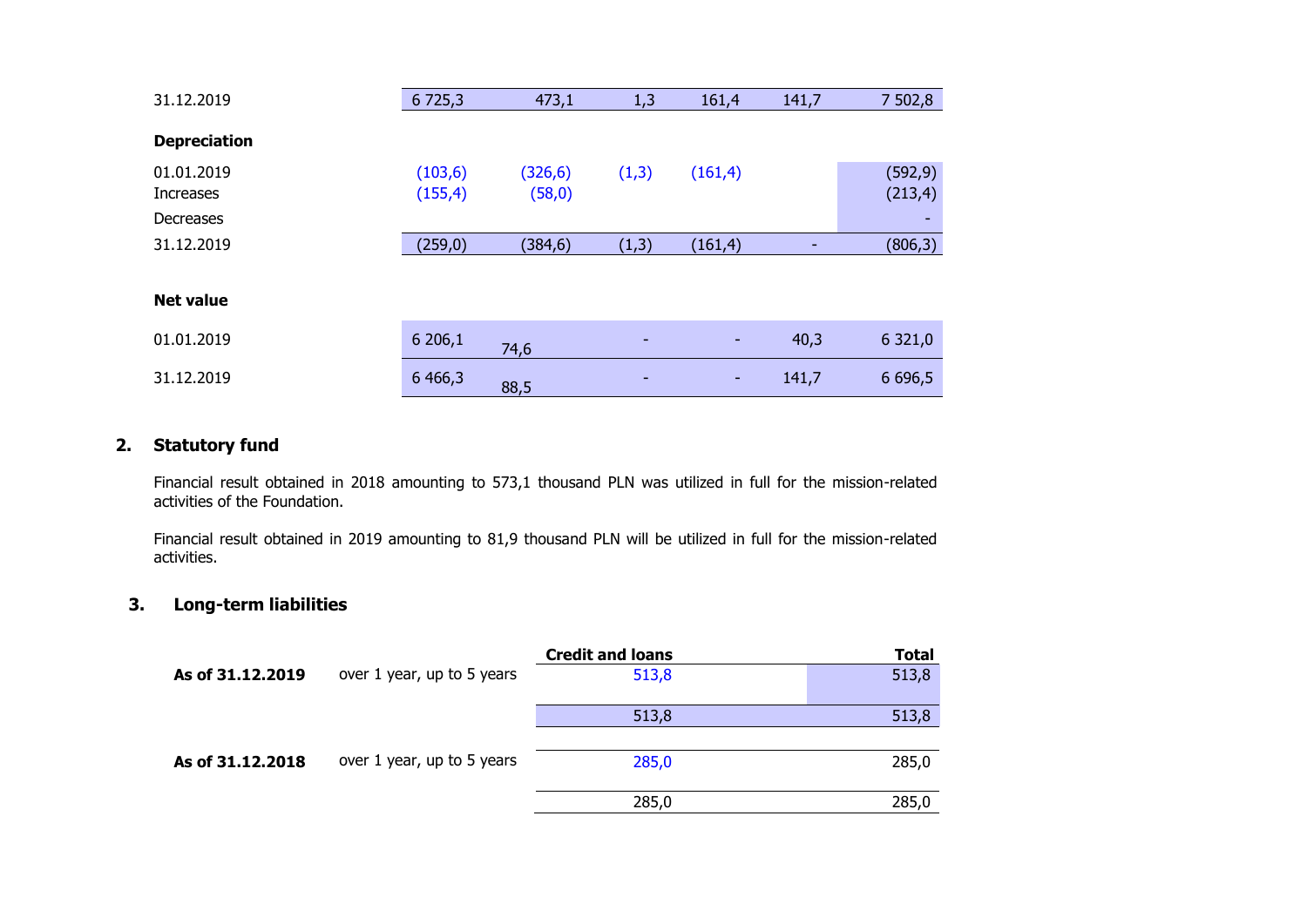| Change in the course of 2019 as a result of<br>incurring a long-term liability      | 228.8 | 228.8 |
|-------------------------------------------------------------------------------------|-------|-------|
| * negative value signifies a decrease in liabilities as compraed to previous period |       |       |

The Foundation uses loans granted by Towarzystwo Inwestycji Społeczno-Ekonomicznych SA, with an interest rate ranging from 0,69 to 1,75%.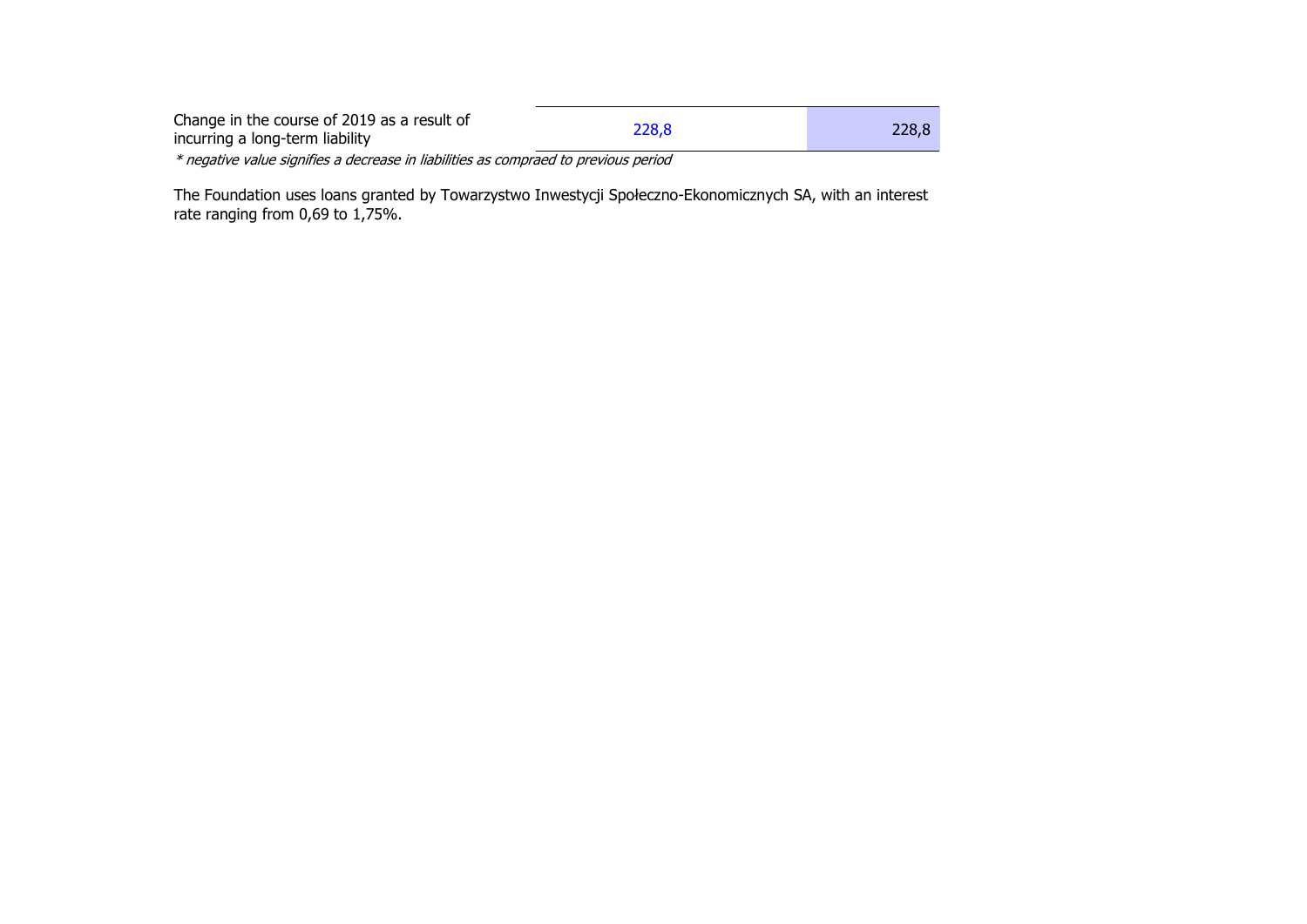#### **4. Short-term liabilities**

|                              |                  | <b>Credit and loans</b> | <b>Other</b> | <b>Total</b> |
|------------------------------|------------------|-------------------------|--------------|--------------|
| As of 31.12.2019             | less than 1 year | 224,2                   | 187,3        | 411,5        |
|                              |                  | 224,2                   | 187,3        | 411,5        |
|                              |                  |                         |              |              |
| As of 31.12.2018             | less than 1 year | 147,6                   | 184,0        | 331,6        |
|                              |                  |                         |              |              |
|                              |                  | 147,6                   | 184,0        | 331,6        |
|                              |                  |                         |              |              |
| Change in the course of 2019 |                  | 76,6                    | 3,3          | 79,8         |

\* negative value signifies a decrease in liabilities as compraed to previous period

Other short-term liabilities of the Foundation are a product of ongoing account settlement with contractors, statutory settlements falling due in 2020, as well as settlements with donors in view of granted subsidies.

#### **5. Accruals**

Mission-related revenues (in particular subsidies, donations, 1% for public-benefit orgnizations) are accounted for in the profit and loss account when the entity acquires the right of receiving a specific revenue resulting from ownership rights to a specific asset. In the case of a donation allocated for specific activities or actions, such subsidy is delayed in the balance sheet and systematically accounted for as revenue in the amount reflecting costs incurred to finance activities covered by a specific donation.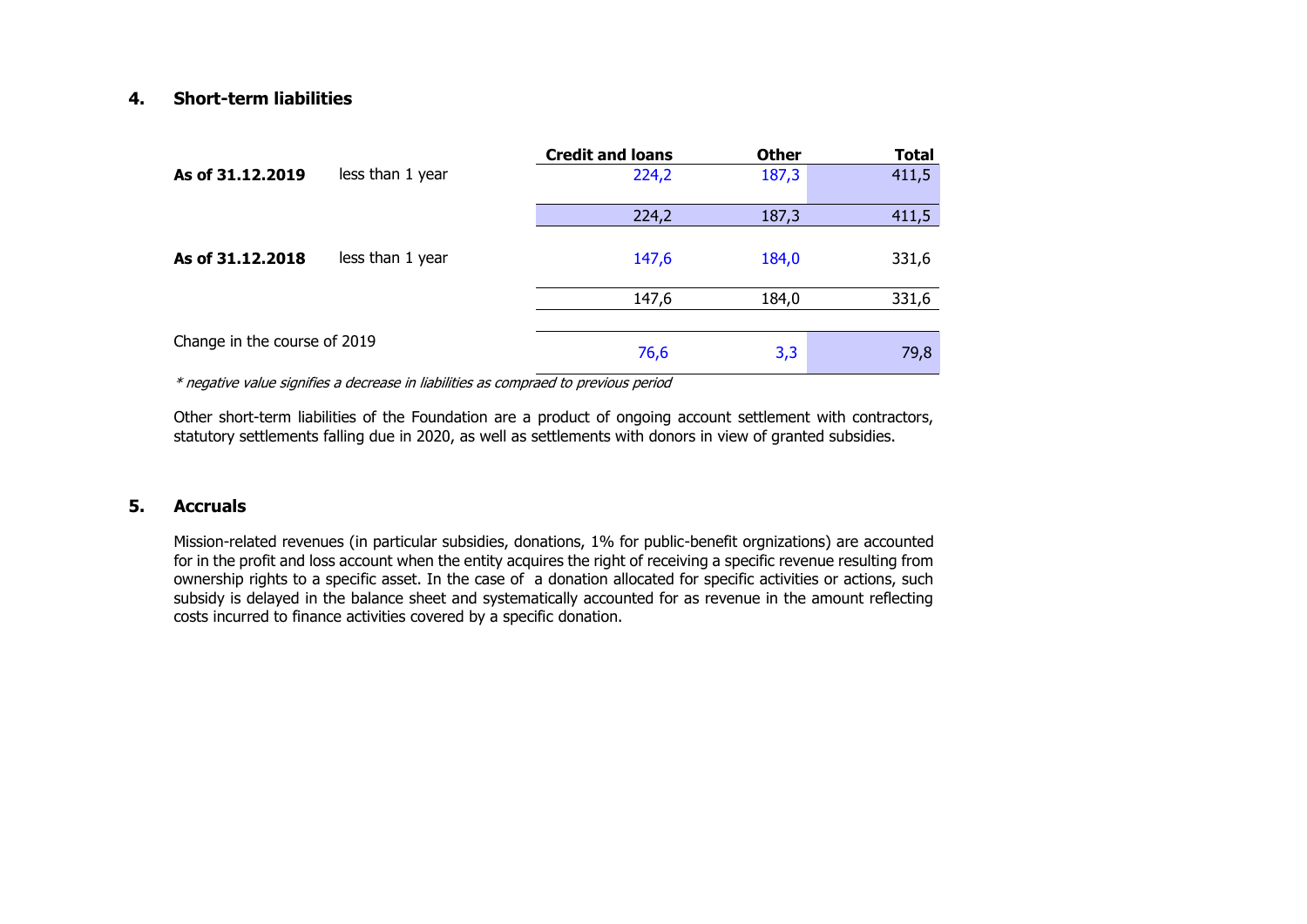# **6. Structure of mission-related revenues**

| <b>Mission-related</b><br>revenues                                     | 2019       | 2018       |
|------------------------------------------------------------------------|------------|------------|
| Mission-related revenues - National and international<br>organizations | 3 9 23, 5  | 4 769,3    |
| Mission-related revenues -<br>From public resources                    | 3 510,4    | 3 132,5    |
| Mission-related revenues -<br>Natural persons                          | 2 3 5 9, 8 | 1518,1     |
| Mission-related revenues -<br>1% (public-benefit<br>organization)      | 770,9      | 450,4      |
| Mission-related revenues -<br>Other                                    | 24,0       | 19,1       |
|                                                                        | 10 588,6   | 9 8 8 9, 4 |

Empowering Children Foundation is registered as a public-benefit organization, and as such receives funds under the 1% tax donation scheme. In 2019 it received 770,8 thousand PLN. Funds from the 1% tax donation are used to finance mission-related activities in the area of providing support to children and their families, including remuneration for employees of support centers operated by the Foundation. The Foundation runs a dedicated register of expenses financed from the 1% donation.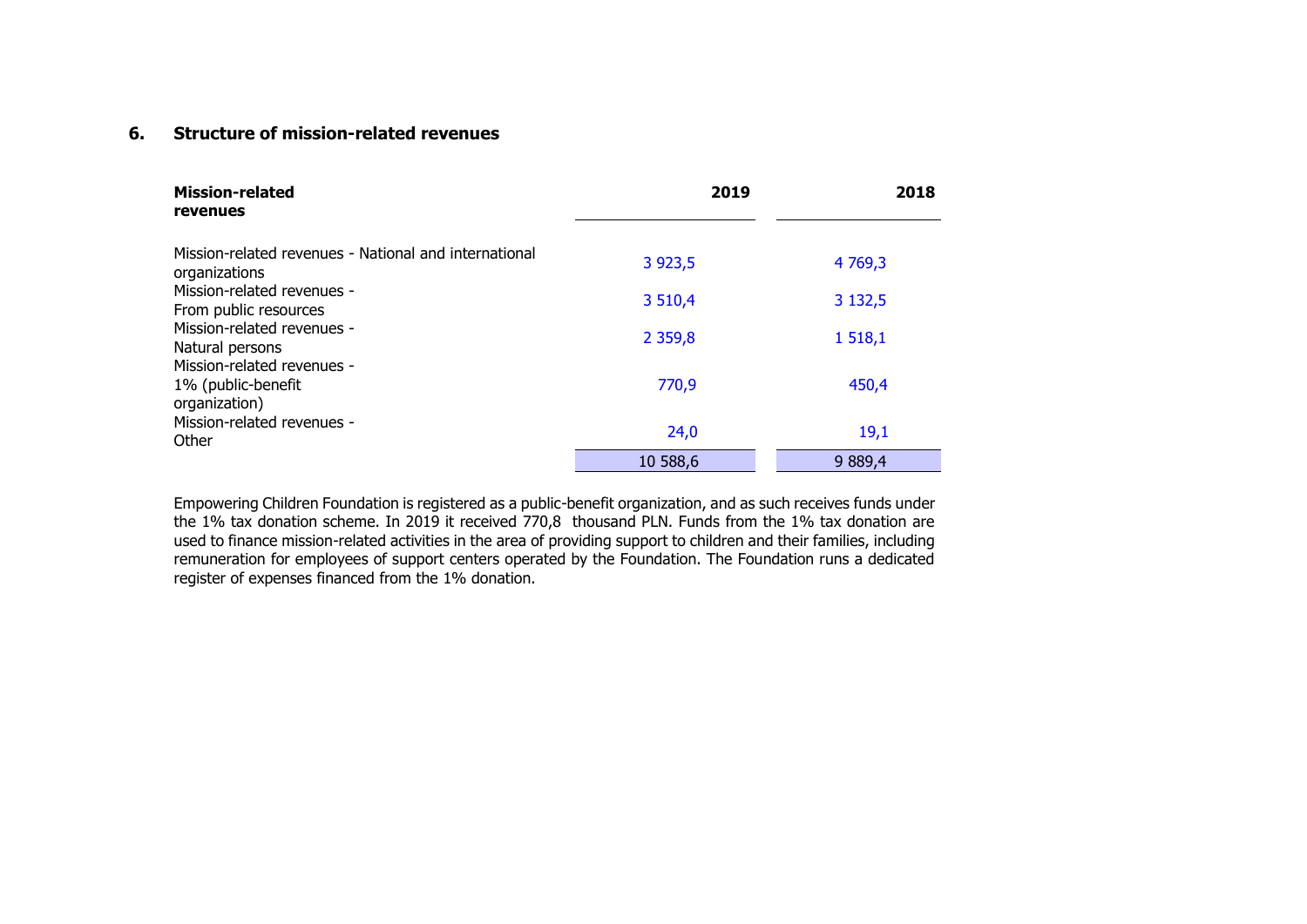#### **7. Costs by type**

| Costs                                             | 2019        | 2018     |
|---------------------------------------------------|-------------|----------|
| Payroll                                           | (5548,0)    | (5558,1) |
| Outsourced<br>services                            | (3753,2)    | (2311,0) |
| Social security and other<br>benefits, including: | (946, 5)    | (930,1)  |
| Consumption of materials<br>and power             | (425, 3)    | (477,1)  |
| Depreciation                                      | (213, 4)    | (144,5)  |
| Other prime costs                                 | (171,1)     | (521, 2) |
| Taxes and fees                                    | (67, 0)     | (7,1)    |
|                                                   | (11 124, 5) | (9949,1) |

Empowering Children Foundation, when performing its mission-related activites, collaborates with other organizations focusing on supporting children and families. Costs of shared performance of certain tasks are accounted for under Other costs.

#### **8. Advances, loans and similar allowances offered to members of management bodies, supervisory bodies or administrative bodies**

In the years 2018 and 2019 no loans or similar allowances were offered to members of managing or supervisory bodies.

#### **9. Employment**

|           |    | 2019 |    | 2018 |
|-----------|----|------|----|------|
| Number of |    |      |    |      |
| employees | 97 |      | 89 |      |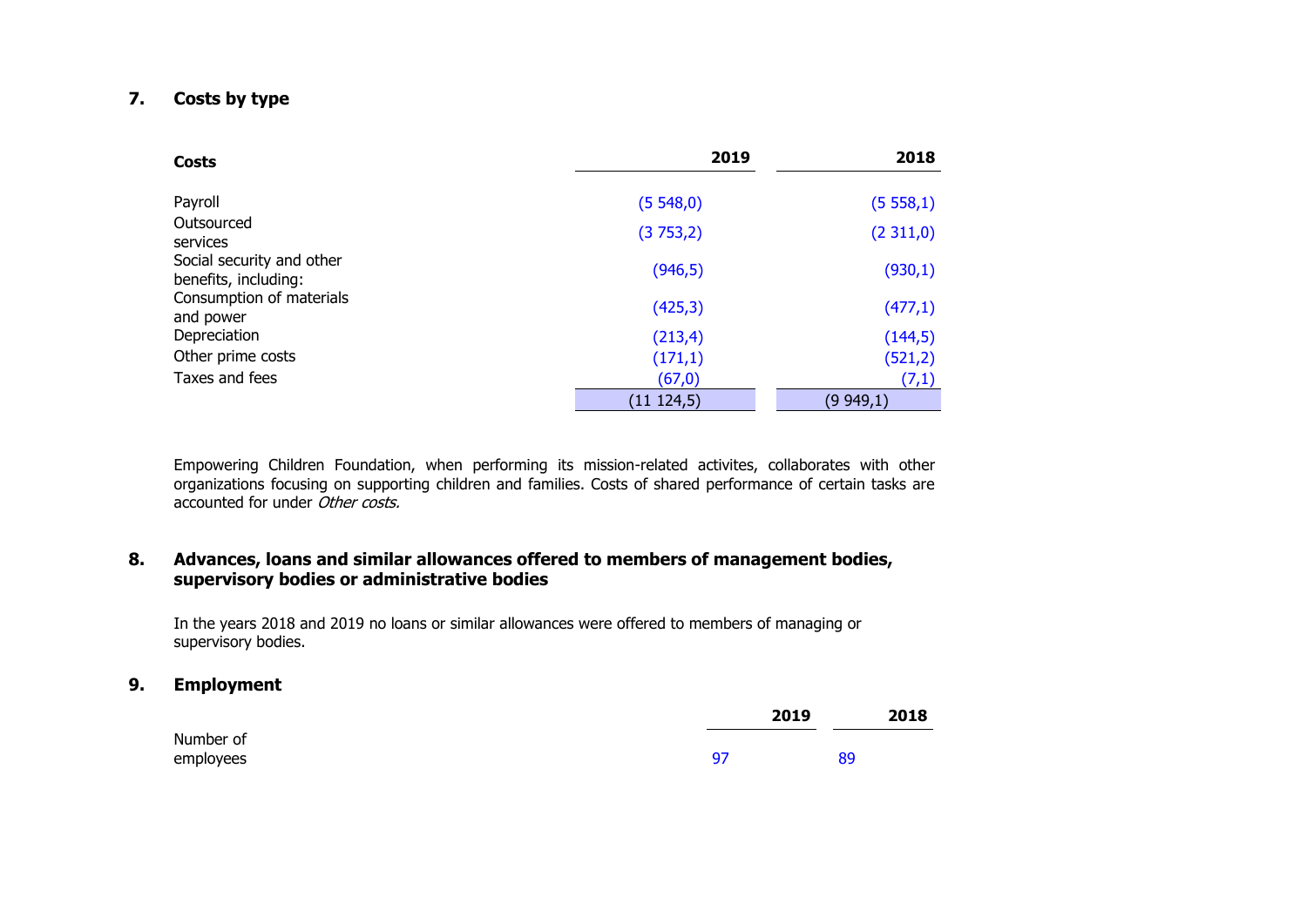#### **10. Contingent liabilities**

Legal stipulations regulating value-added tax, corporate income tax, personal income tax, real estate tax or social security contributions are subject to change. As a result, not infrequently one is unable to refer to welldefined regulation or legal precedent. As well as this, regulations currently in force are unclear, which leads to discrepancies in how tax law is being interpreted by different public institutions, or public bodies and enterpreneurs. Tax returns, as well as other settlements (customs, foreign currencies) are subject to inspection by institutions entitled to impose considerable fines. Any outstanding amounts revealed by such an inspection are to be paid with interest. All in all, taxation risk in Poland is higher than that typically found in countries with more mature tax systems.

Tax returns are subject to audit for the period of five years. As a result, amounts quoted in the financial report may be altered at a later date, having been finally settled by tax institutions. The Foundation has not been subjected to a tax audit.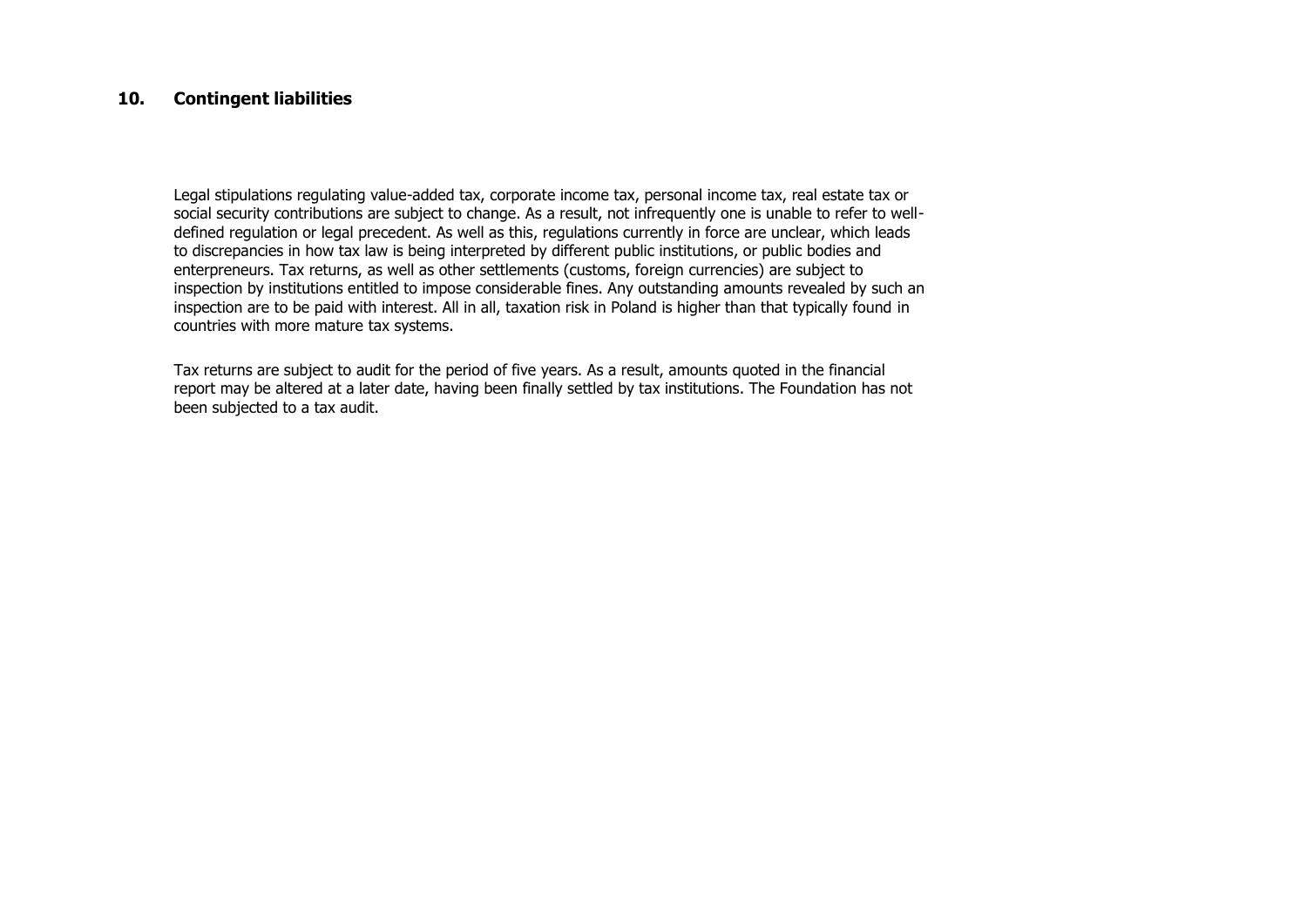### **11. Events that have occured after the balance sheet date, not taken into account in the financial report**

On March 11th 2020 the World Health Organization declared the coronavirus outbreak to be a global pandemic, and one day later (March 12) the Polish government declared the state of empidemic emergency. In order to mitigate potential threats to public health associated with COVID-19, Polish state authorities have taken action aiming to curb the spread of the virus, among others introducing limits on cross-border movement of

individuals, imposing a temporary ban on foreigners entering the territory of Poland and prohibitting certain forms of economic activity, while awaiting further development of the situation.

In particular, air travel and railway operation were suspended, classes in schools and at univeristies were cancelled, restaurants, cinemas, theatres and museums were no longer operating as usual, the same was done to sporting venues and shops, other than grocery stores and pharmacies.

On March 18th 2020 Polish government announced the launch of a national support program ("Anti-Crisis Shield") aimed at preventing detrimental effect of COVID-19 epidemic on the economy.

The Foundation has been able to remain operational, working continuously and relying on remote communication. Some activities have been rescheduled for fall, other planned actions had to be cancelled. On March 11, May 25 and June 16 the Foundation adopted new rules of work under sanitary regime, compliant with publicly available guidelines regarding pandemics.

In order to ensure continuity of operations, the Management Board of the Foundation implemented a number of actions, including in particular:

- creating a program of remote work for employees;

-introducing measures of remote support with the use of electronic communication;

- introducing sanitary restrictions, providing access to disinfecting agents in every facility, increasing caution in terms of social distancing among employees, as well as creating working schedules for remote work in Foundation facilities;

- transferring certain tasks to online setting.

Basing on publicly available information, and taking into account major economic indices characterizing current financial situation of the Foundation, as well as activities initiated by the management, we do not foresee any medium- or long-term significantly detrimental direct effect of the COVID–19 pandemic on the operations, financial circumstances or operational results of the Foundation. The Managing Board cannot, however, guarantee that lasting limitations to economic activity, prolonging restrictions aimed at limiting viral spread but so detrimental to Polish economy, will not in the medium- and long-term unfavorably impact financial standing and operational outcomes of the Foundation. Management is monitoring the situation on an ongoing basis and has already implemented new ways of gaining financing from individual donors. If any detrimental events occur, management will react accordingly to mitigate their effect.